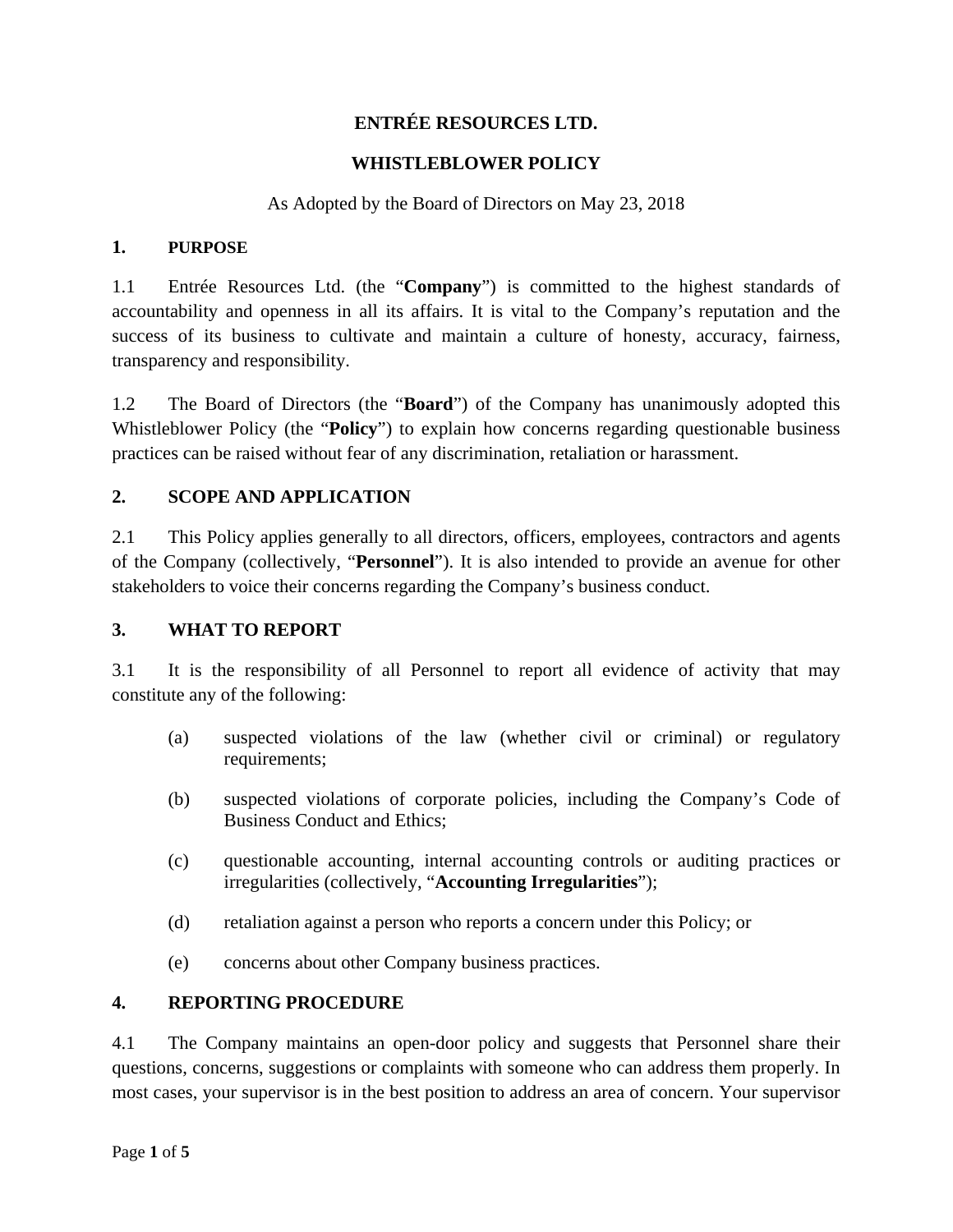may be more knowledgeable about the issue and will appreciate being brought into the process. It is your supervisor's responsibility to help solve the problem.

4.2 In instances where you are not satisfied with your supervisor's response, or you are uncomfortable addressing your concerns to your supervisor, you are encouraged to speak with any executive officer whom you are comfortable in approaching. For suspected fraud or securities law violations, or if you are uncomfortable for any reason contacting an executive officer, you may contact the Chair or any other member of the Audit Committee of the Board (the "**Audit Committee**") directly.

4.3 Supervisors and executive officers are required to forward your concerns regarding questionable business practices to the Audit Committee. Receipt of your report will be acknowledged by the Audit Committee within five (5) business days.

4.4 Reports are encouraged to be made in writing to ensure a clear understanding of the issues raised but may also be made in person, by telephone or by e-mail. Reports should be factual in nature and contain as much specific information as possible including names, dates, places and events that took place, your perception of why the incident(s) may be a violation, and what action you recommend be taken. Unless otherwise prohibited by applicable law, the Audit Committee may, in its reasonable discretion, determine not to commence an investigation if a complaint contains only unspecified or broad allegations of wrongdoing without appropriate informational support.

4.5 You may request that a report be handled confidentially, and the Company will keep the report confidential to the extent possible, consistent with the need to conduct an adequate investigation; provided, however, the Company and its agents may reveal your identity and confidential information to the extent necessary to permit a thorough and effective investigation, or as required by law or court proceedings. The Company cannot guarantee that your identity will not become known for reasons outside the control of the Company. The identity of other persons subject to or participating in any inquiry or investigation relating to a complaint will be maintained in confidence subject to the same limitations.

4.6 The Company will accept anonymous reports. The Company will not tolerate any effort made by any other person or group to ascertain the identity of any person who makes a good faith report of a wrongdoing anonymously, except as stated above. However, the Company encourages you to utilize the anonymous reporting medium only as a last resort because of the inherent difficulty of following up on anonymously reported violations. If you choose to remain anonymous and do not provide sufficient detail, the Company may not be able to investigate or make a comprehensive investigation of the claim.

4.7 If you wish to make a report on a confidential and anonymous basis, you may do so by submitting a letter addressed directly to the Audit Committee with a legend on the envelope or e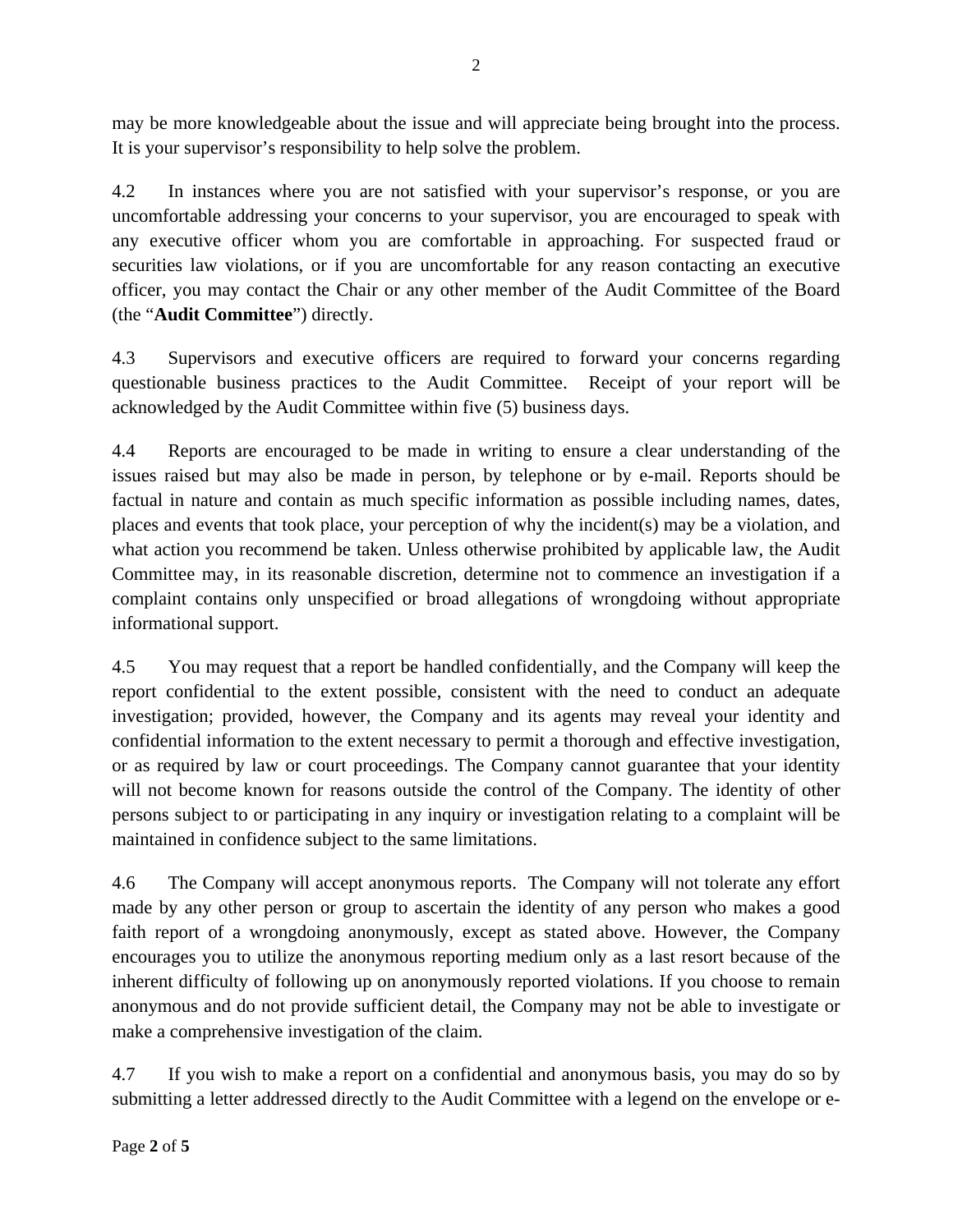mail such as "Confidential" or "To be opened by Audit Committee only". If you would like to discuss the matter directly with a member of the Audit Committee, you should include a return telephone number in your submission to the Audit Committee at which you can be contacted. All submissions by letter to the Audit Committee can be sent to:

> Entrée Resources Ltd. c/o Audit Committee, Attention: Chair Suite 1650 – 1066 West Hastings Street Vancouver, BC, Canada V6E 3X1 E-mail Address: **audit@entreeresourcesltd.com**

4.8 Anyone filing a report must be acting in good faith and have reasonable grounds for filing a report. Any allegations that prove not to be substantiated and that have been made maliciously or knowingly to be false will be viewed as a serious offence.

4.9 Matters involving the possible violation of laws or regulations may also be brought to a relevant governmental regulatory authority. However, the Company is committed to taking internal action in response to Personnel concerns, and would appreciate the opportunity to do so, if appropriate.

# **5. INVESTIGATION OF COMPLAINTS**

5.1 All reports will be promptly investigated, and where questionable conduct has occurred, appropriate corrective or disciplinary action will be taken.

5.2 The Audit Committee may determine that a report should be investigated internally by management, by the Audit Committee or by another committee of the Board. In making its determination, the Audit Committee will consider, among any other factors that are appropriate under the circumstances, the following:

- (a) the type of alleged wrongdoing by virtue of its Charter, the Audit Committee is responsible for the receipt, retention, and treatment of complaints relating to Accounting Irregularities;
- (b) who the alleged wrongdoer is  $-$  if an executive officer of the Company is alleged to have engaged in wrongdoing, that factor alone may support a decision by the Audit Committee to conduct or have another committee of the Board conduct an investigation;
- (c) how serious the alleged wrongdoing is the more serious the alleged wrongdoing, the more appropriate that the Audit Committee or another committee of the Board should undertake the investigation; and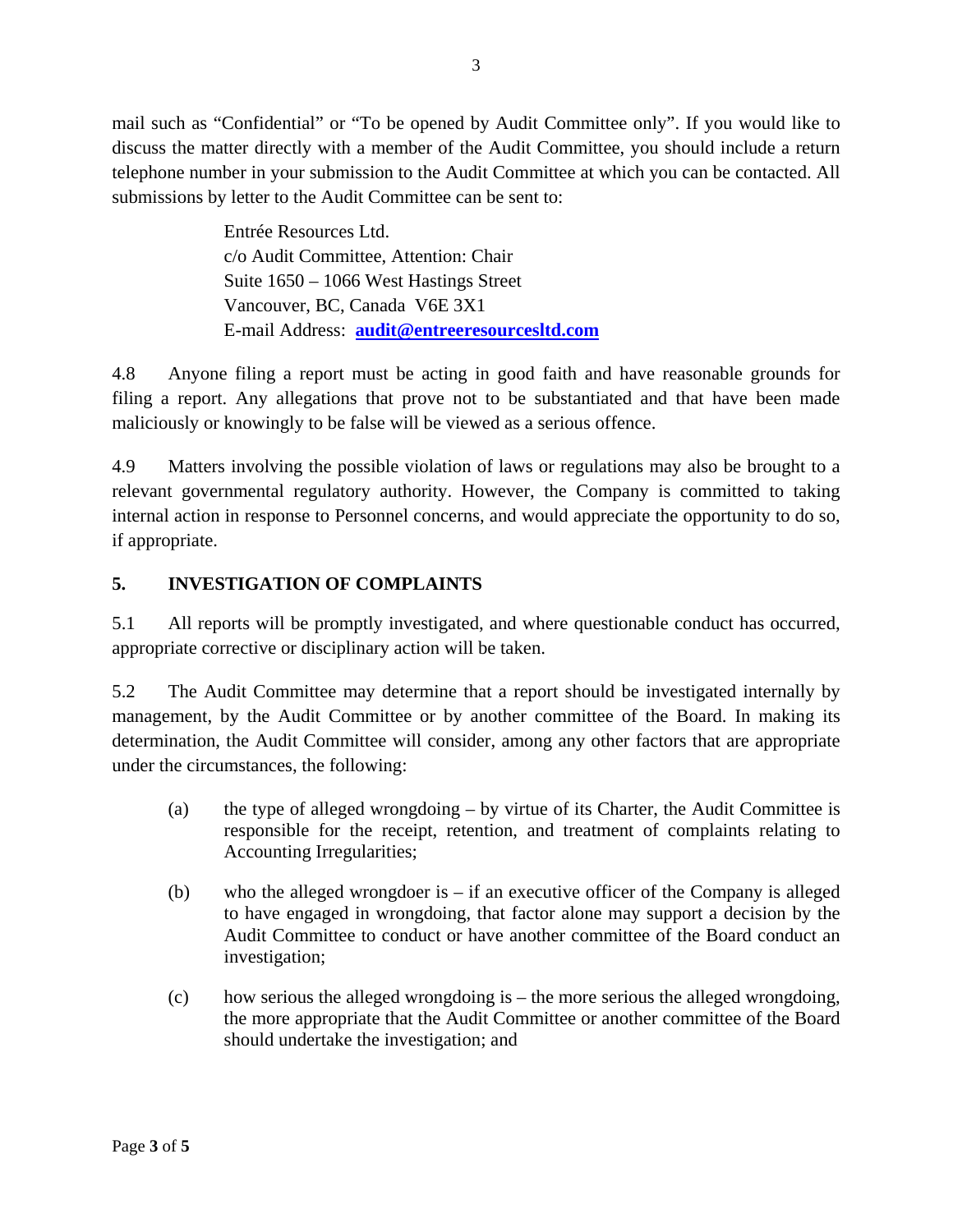(d) how credible the allegation of wrongdoing is – the more credible the allegation, the more appropriate that the Audit Committee or another committee of the Board should undertake the investigation.

5.3 In some circumstances, independent legal counsel, accountants or others may be retained to assist in the investigation and decision-making process.

5.4 Where possible and when determined to be appropriate, you will be advised of the outcome of the investigation and any corrective or disciplinary actions taken.

# **6. NO RETALIATION**

6.1 Retaliation against any person who in good faith voices a concern, files a report or participates in any subsequent related investigation (including an investigation by any governmental, regulatory or law enforcement body) is strictly prohibited. If an allegation is made in good faith, whether or not it is confirmed by the investigation, the Company will not discharge, discipline, demote, suspend, threaten or in any manner harass or discriminate against the originator. Officers or employees found to have engaged in retaliatory behaviour may be subject to discipline up to and including termination. This Policy is intended to encourage and enable Personnel and all other stakeholders to raise serious concerns within the Company rather than seeking resolution outside the Company.

6.2 If you believe you have been retaliated against in respect of a report made under this Policy, you may file a complaint with your supervisor, or with any executive officer of the Company in instances where you are uncomfortable filing the complaint with your supervisor. If you are uncomfortable filing the complaint with your supervisor or an executive officer of the Company, you may file a complaint with the Chair of the Audit Committee.

# **7. PRIVACY VIOLATIONS**

7.1 In addition to the foregoing, the *Personal Information Protection and Electronic Documents Act* (Canada) ("**PIPEDA**") and the *Personal Information Protection Act* (British Columbia) ("**PIPA**"), provide that any person who has reasonable grounds to believe that there has been a contravention of either of PIPEDA or PIPA may notify the relevant Privacy Commissioner.

7.2 An organization must not dismiss, suspend, discipline, harass or otherwise disadvantage an employee or deny an employee a benefit because the employee, acting in good faith and on the basis of reasonable belief has disclosed to the Privacy Commissioner that the organization has contravened or is about to contravene either of PIPEDA or PIPA. Members of the public may lodge anonymous complaints to avoid the possibility of retaliation.